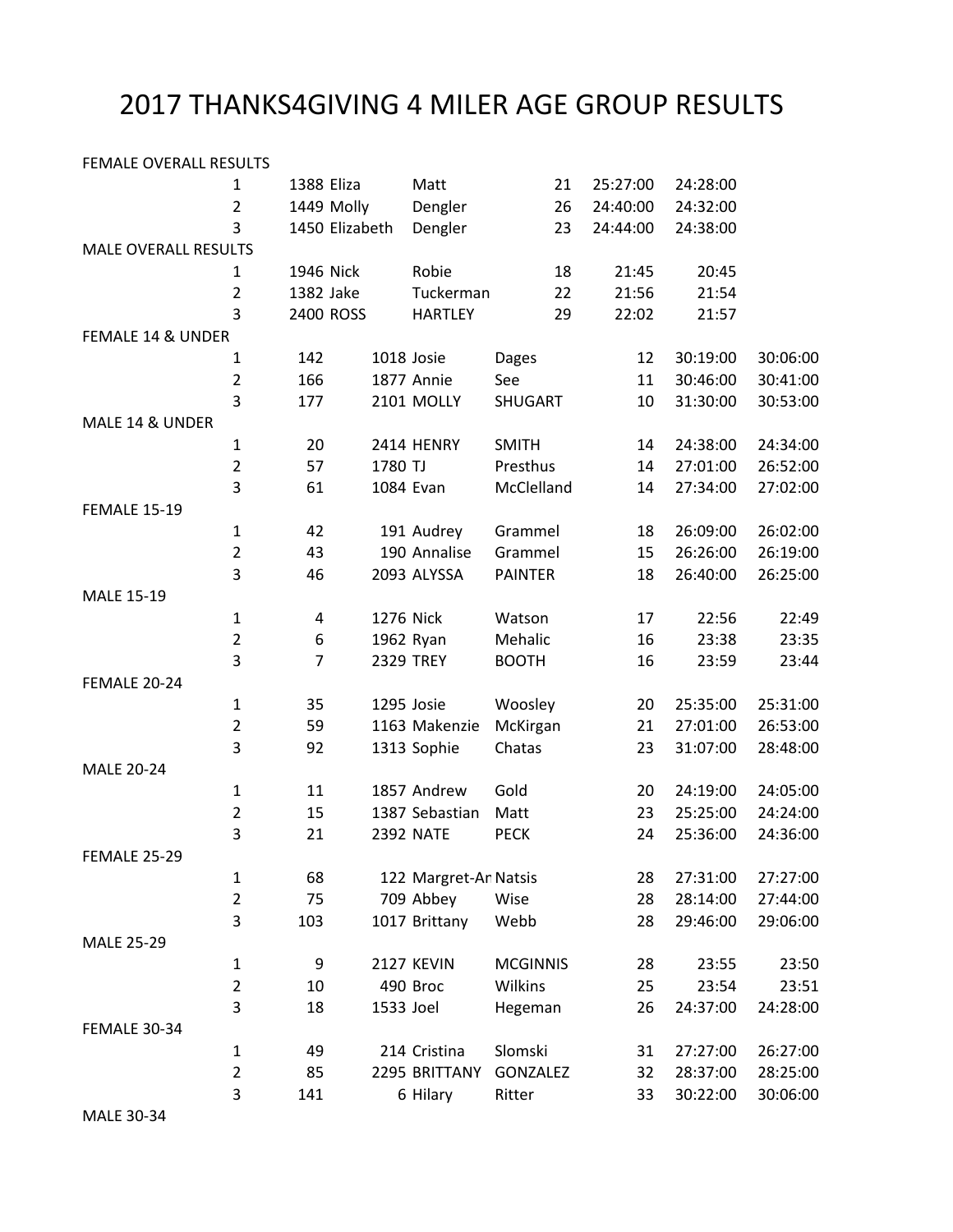|                     | $\mathbf{1}$        | 5   | 2114 BRYAN        | <b>DEARDO</b>     | 32 | 23:03    | 22:57    |
|---------------------|---------------------|-----|-------------------|-------------------|----|----------|----------|
|                     | $\overline{2}$      | 8   | 2368 ADAM         | <b>WALTERS</b>    | 33 | 23:49    | 23:47    |
|                     | 3                   | 12  | 853 Jon           | Winnyk            | 30 | 24:20:00 | 24:14:00 |
| <b>FEMALE 35-39</b> |                     |     |                   |                   |    |          |          |
|                     | $\mathbf 1$         | 31  | 2324 LYNDSI       | GAY               | 36 | 25:06:00 | 25:01:00 |
|                     | $\overline{2}$      | 104 | <b>2367 KELLI</b> | <b>KOCH</b>       | 38 | 29:46:00 | 29:08:00 |
|                     | 3                   | 132 | 1099 Emily        | Coenen            | 35 | 30:46:00 | 29:46:00 |
| MALE 35-39          |                     |     |                   |                   |    |          |          |
|                     | $\mathbf{1}$        | 16  | 1766 Paul         | <b>Benedict</b>   | 35 | 24:29:00 | 24:24:00 |
|                     | $\overline{2}$      | 24  | 20 Jeff           | Donchess          | 37 | 24:53:00 | 24:47:00 |
|                     | 3                   | 27  | 1773 Mario        | Caravetta         | 36 | 25:51:00 | 24:51:00 |
| FEMALE 40-44        |                     |     |                   |                   |    |          |          |
|                     | $\mathbf{1}$        | 62  | 361 Lia           | Milroy            | 42 | 28:48:00 | 27:04:00 |
|                     | $\overline{2}$      | 117 | 1297 Pattiann     | <b>McAdams</b>    | 44 | 29:21:00 | 29:16:00 |
|                     | 3                   | 121 | 1439 Jodi         | Kovach            | 43 | 29:44:00 | 29:22:00 |
| <b>MALE 40-44</b>   |                     |     |                   |                   |    |          |          |
|                     | $\mathbf{1}$        | 45  | 2419 MICHAEL      | <b>PISTAIOLAS</b> | 41 | 26:46:00 | 26:24:00 |
|                     | $\overline{2}$      | 56  | 1763 Robert       | Geddie            | 40 | 27:09:00 | 26:51:00 |
|                     | 3                   | 64  | 1055 Matthew      | Koerner           | 42 | 27:21:00 | 27:14:00 |
| <b>FEMALE 45-49</b> |                     |     |                   |                   |    |          |          |
|                     | $\mathbf{1}$        | 50  | 2240 MITCH        | <b>GIVEN</b>      | 47 | 26:36:00 | 26:28:00 |
|                     | $\overline{2}$      | 71  | 971 Jenifer       | Axline            | 49 | 28:08:00 | 27:31:00 |
|                     | 3                   | 107 | 1963 Traci        | Mehalic           | 48 | 30:09:00 | 29:09:00 |
| <b>MALE 45-49</b>   |                     |     |                   |                   |    |          |          |
|                     | $\mathbf 1$         | 13  | 1298 Aaron        | Russell           | 45 | 25:17:00 | 24:17:00 |
|                     | $\overline{2}$      | 32  | 1930 Bill         | Economus          | 45 | 25:06:00 | 25:01:00 |
|                     | 3                   | 34  | 47 Dave           | Parsons           | 46 | 25:29:00 | 25:22:00 |
| <b>FEMALE 50-54</b> |                     |     |                   |                   |    |          |          |
|                     | $\mathbf 1$         | 106 | 46 Cindy          | Warner            | 53 | 30:09:00 | 29:09:00 |
|                     | $\overline{2}$      | 122 | 1983 Grace        | Stanislav         | 53 | 29:30:00 | 29:23:00 |
|                     | 3                   | 268 | 1796 Amenda       | Lee               | 52 | 33:17:00 | 32:43:00 |
| <b>MALE 50-54</b>   |                     |     |                   |                   |    |          |          |
|                     |                     |     |                   |                   |    |          |          |
|                     | 1                   | 52  | 474 Scott         | <b>Berliner</b>   | 53 | 27:44:00 | 26:44:00 |
|                     | $\overline{2}$<br>3 | 54  | 1991 Mac          | Quillin           | 52 | 26:52:00 | 26:46:00 |
|                     |                     | 63  | 2229 STEVE        | CALHOUN           | 51 | 28:05:00 | 27:05:00 |
| <b>FEMALE 55-59</b> |                     |     |                   |                   |    |          |          |
|                     | $\mathbf{1}$        | 215 | 781 Joann         | Cummans           | 57 | 32:14:00 | 31:43:00 |
|                     | $\overline{2}$      | 219 | 1537 Maria        | Viloria           | 59 | 32:06:00 | 31:49:00 |
|                     | 3                   | 244 | 1754 Joanne       | <b>Barrett</b>    | 59 | 32:43:00 | 32:16:00 |
| <b>MALE 55-59</b>   |                     |     |                   |                   |    |          |          |
|                     | $\mathbf{1}$        | 76  | 1334 Michael      | Cerrato           | 55 | 27:51:00 | 27:44:00 |
|                     | $\overline{2}$      | 83  | 631 Mark          | Lemmon            | 58 | 28:23:00 | 28:18:00 |
|                     | 3                   | 200 | 1840 Jeff         | Weslow            | 57 | 31:54:00 | 31:27:00 |
| <b>FEMALE 60-64</b> |                     |     |                   |                   |    |          |          |
|                     | $\mathbf{1}$        | 377 | 745 Sally         | Sligar            | 61 | 35:01:00 | 34:36:00 |
|                     | $\overline{2}$      | 768 | 641 Dorothy       | Robbins           | 60 | 41:15:00 | 40:05:00 |
|                     | 3                   | 894 | 257 Ann           | Snider            | 63 | 44:10:00 | 42:11:00 |
| MALE 60-64          |                     |     |                   |                   |    |          |          |
|                     | 1                   | 174 | 779 Scott         | Cummans           | 60 | 31:48:00 | 30:48:00 |